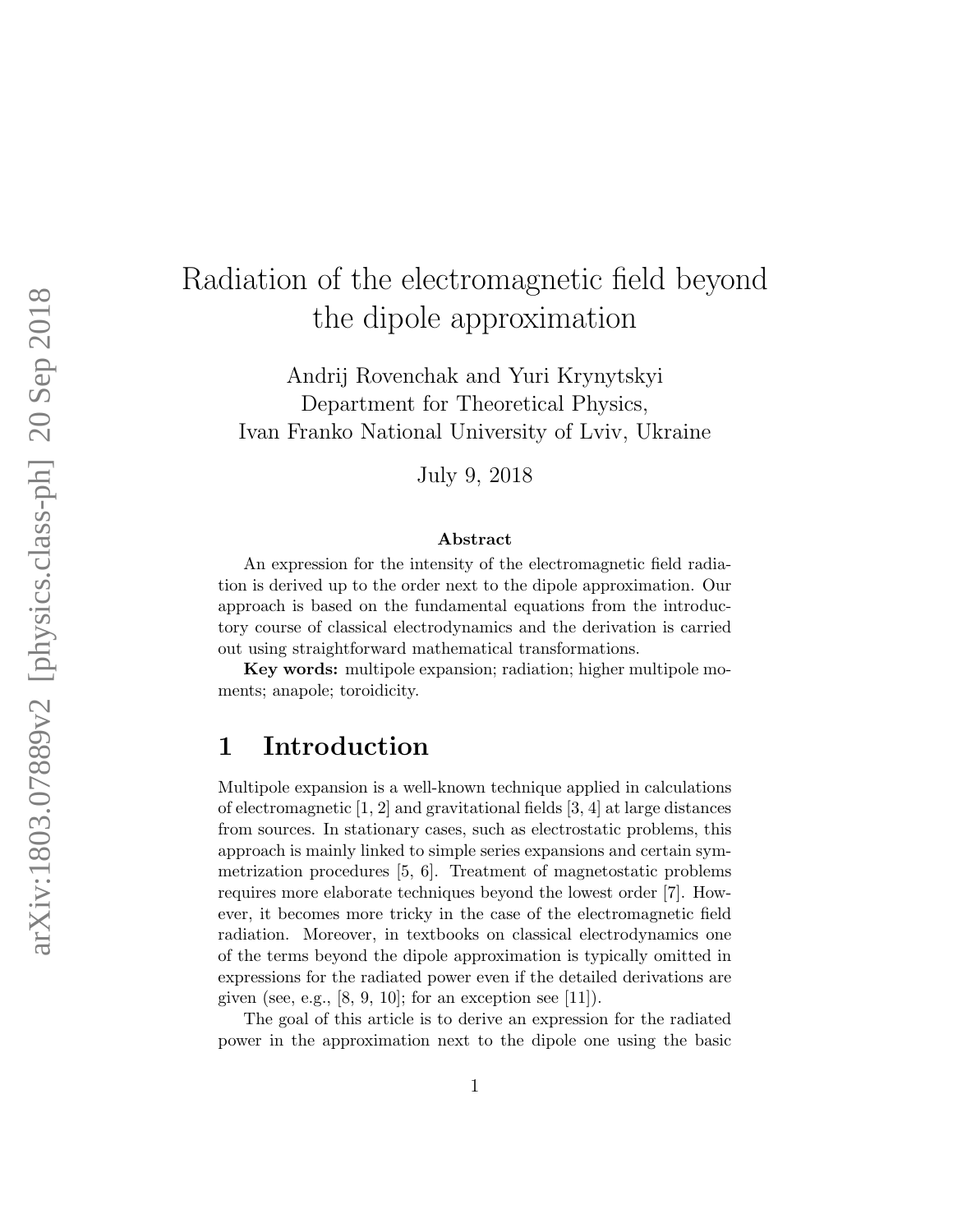equations of electrodynamics and the techniques from vector and tensor calculus. From the methodological point of view, our approach is advantageous comparing to the derivations based on gauge symmetries [12] or solutions to the scattering problem [13]. Indeed, our derivation only requires knowledge of the fundamental relations from the introductory course of classical electrodynamics and involves straightforward mathematical transformations. In addition, the simplicity of our approach allows one to obtaining a correction to the dipole radiation sufficient for any practical purposes; more general derivations might be found in [7, 14, 15, 16, 17].

The rest of the paper is organized as follows. An expression for the radiated power via the Poynting vector and magnetic field is obtained in Section 2. The multipole expansion of the radiative part of the vector potential is given in Section 3. The detailed derivations of each contribution into the radiated power are presented in Section 4. Brief discussion of the results is given in Section 5.

### 2 Poynting vector and radiated power

In a region of the space without charges and currents, the energy conservation law for the electromagnetic field in the differential form is

$$
\frac{\partial w}{\partial t} + \text{div } \mathbf{S} = 0,\tag{1}
$$

where  $w$  is the energy density (we use the Gaussian units)

$$
w = \frac{E^2 + B^2}{8\pi},\tag{2}
$$

and S the energy flux density (the Poynting vector)

$$
\mathbf{S} = \frac{c}{4\pi} \mathbf{E} \times \mathbf{B}.
$$
 (3)

Applying Gauss's theorem to Eq. (1), the radiated power

$$
I = -\frac{dW}{dt} \equiv \frac{d}{dt} \int w \, dV,
$$

can be reduced to the surface integral of the Poynting vector:

$$
I = \oint_{\Sigma} \mathbf{S} \cdot d\mathbf{\Sigma} = \int_{\Omega = 4\pi} |\mathbf{S}| r^2 d\Omega, \tag{4}
$$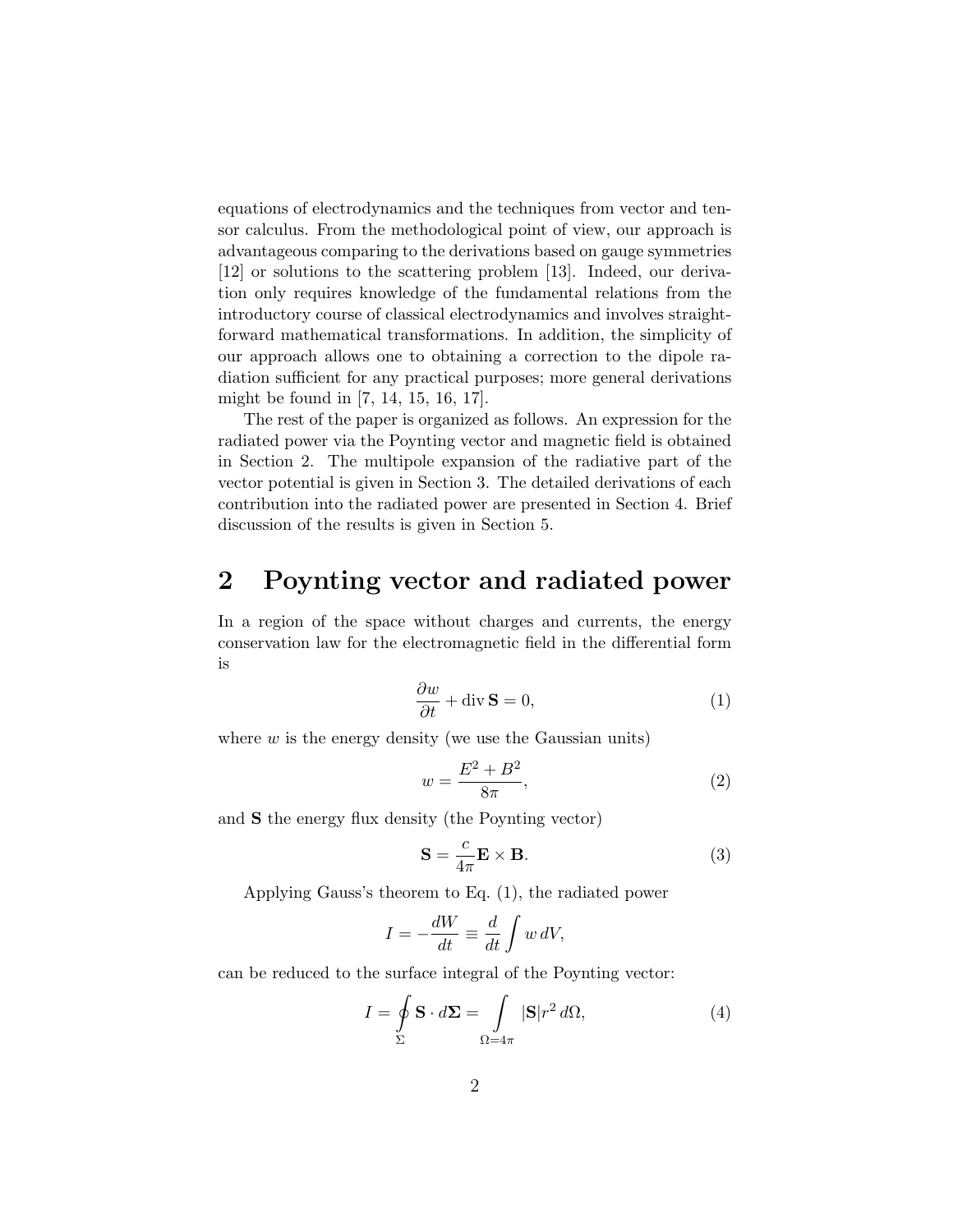where on the r.h.s the integration is performed over the complete solid angle. From this expression, one can conclude that only those fields contribute to the radiation, which ensure the dependence  $|\mathbf{S}| \propto 1/r^2$ as  $r \to \infty$ .

In the far zone, the magnetic and electric fields can be written as the sums

$$
\mathbf{E} = \mathbf{E}_0 + \mathbf{E}_1, \qquad \mathbf{B} = \mathbf{B}_0 + \mathbf{B}_1,\tag{5}
$$

where the second terms  $(E_1 \text{ and } B_1)$  are proportional to  $1/r$  and thus correspond to the radiation part of the field. Since the electric  $(E_1)$  and magnetic  $(B_1)$  field vectors are orthogonal and equal by magnitude, it is sufficient to consider the norm of the Poynting vector for the radiation fields

$$
|\mathbf{S}_1| = \frac{c}{4\pi} |\mathbf{E}_1 \times \mathbf{B}_1| = \frac{c}{4\pi} |\mathbf{B}_1|^2.
$$
 (6)

Then the radiated power is given by

$$
I = \frac{c}{4\pi} \int_{\Omega = 4\pi} |\mathbf{B}_1|^2 r^2 d\Omega.
$$
 (7)

The magnetic field is

$$
\mathbf{B}(\mathbf{r},t) = \operatorname{rot}\mathbf{A}(\mathbf{r},t),\tag{8}
$$

where  $\mathbf{A}(\mathbf{r},t)$  is vector potential, which we calculate in the next Section.

### 3 Vector potential

We consider a system of electric charges in a volume  $V$  near the origin and assure that the observation point **r** is far enough:  $|\mathbf{r}| \equiv r \gg V^{1/3}$ , see Fig. 1.

The vector potential of such a system in the Lorenz gauge is given by (cf. [8, p. 408]):

$$
\mathbf{A}(\mathbf{r},t) = \frac{1}{c} \int\limits_V dV' \, \frac{1}{|\mathbf{r} - \mathbf{r}'|} \, \mathbf{j} \left( \mathbf{r}', t - \frac{1}{c} |\mathbf{r} - \mathbf{r}'| \right),\tag{9}
$$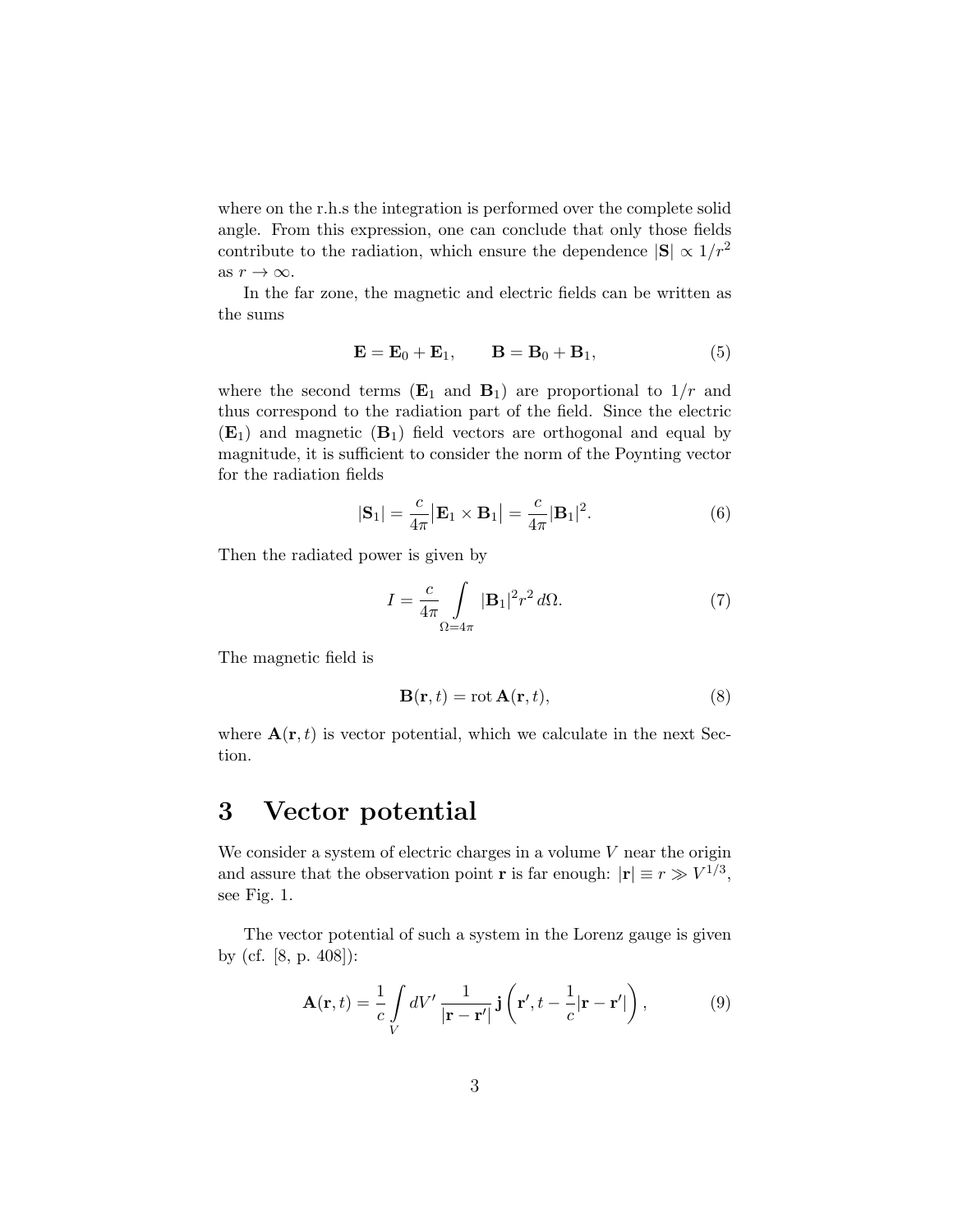

Figure 1: The system of charges is located near the origin and a distant observer sits at point r.

where  $dV' \equiv dx' dy' dz'$ , and we have taken into account the retardation effects.

We write for  $r' \ll r$  the following approximations over  $r'/r$ :

$$
\frac{1}{|\mathbf{r} - \mathbf{r}'|} \simeq \frac{1}{r},\tag{10}
$$

$$
|\mathbf{r} - \mathbf{r}'| \simeq r - \mathbf{r}' \cdot \nabla r = r - \frac{\mathbf{r}' \cdot \mathbf{r}}{r},\tag{11}
$$

or, using the unit vector  $\mathbf{n} = \mathbf{r}/r$ ,

$$
|\mathbf{r} - \mathbf{r}'| \simeq r - \mathbf{n} \cdot \mathbf{r}'. \tag{12}
$$

Further terms bringing higher powers of  $r$  in the denominators can be neglected when considering the radiation part of the field.

Within this approximation, the vector potential yields

$$
\mathbf{A}(\mathbf{r},t) = \frac{1}{cr} \int\limits_V dV' \mathbf{j} \left( \mathbf{r}', t - \frac{r}{c} + \frac{1}{c} \mathbf{n} \cdot \mathbf{r}' \right). \tag{13}
$$

It can be expanded in  $\frac{1}{c} \mathbf{n} \cdot \mathbf{r}'$  using the Taylor series as follows:

$$
\mathbf{A}(\mathbf{r},t) = \frac{1}{cr} \int_{V} dV' \mathbf{j} \left(\mathbf{r}',t-\frac{r}{c}\right) + \frac{d}{dt} \frac{1}{c^2 r} \int_{V} dV' \left(\mathbf{n} \cdot \mathbf{r}'\right) \mathbf{j} \left(\mathbf{r}',t-\frac{r}{c}\right) + + \frac{d^2}{dt^2} \frac{1}{2c^3 r} \int_{V} dV' \left(\mathbf{n} \cdot \mathbf{r}'\right)^2 \mathbf{j} \left(\mathbf{r}',t-\frac{r}{c}\right) + \dots
$$
(14)

The current density for a system of point changes  $e_i$  at  $r_i$  moving with velocities  $\mathbf{v}_i = \dot{\mathbf{r}}_i$  can be written using the Dirac delta-function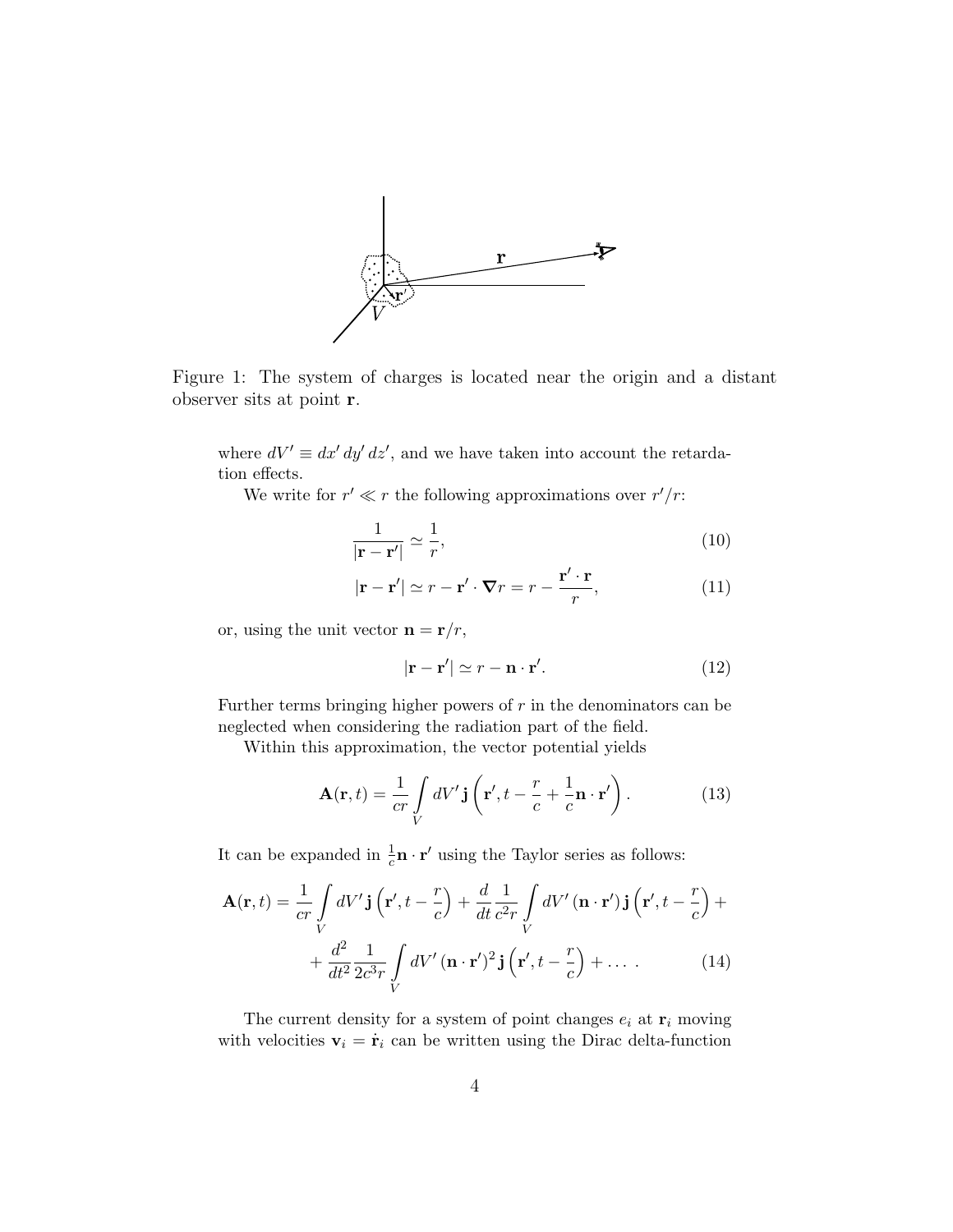as follows:

$$
\mathbf{j}(\mathbf{r},\tau) = \sum_{i} e_i \mathbf{v}_i(\tau) \delta(\mathbf{r} - \mathbf{r}_i(\tau)), \qquad (15)
$$

where the retarded time  $\tau = t - r/c$  was introduced for convenience.

The first term in expansion (14) easily simplifies to the time derivative of the dipole moment:

$$
\int_{V} dV' \mathbf{j} \left( \mathbf{r}', t - \frac{r}{c} \right) = \sum_{i} e_{i} \mathbf{v}_{i}(\tau) = \frac{d}{d\tau} \sum_{i} e_{i} \mathbf{r}_{i}(\tau) = \frac{d}{d\tau} \mathbf{d}(\tau) = \dot{\mathbf{d}}(\tau).
$$
\n(16)

Thus, we have in the leading order

$$
\mathbf{A}(\mathbf{r},t) = \frac{\dot{\mathbf{d}}\left(t - \frac{r}{c}\right)}{cr} + \dots \,. \tag{17}
$$

To obtain the next-order correction, we make the following transformations:

$$
\int_{V} dV' (\mathbf{n} \cdot \mathbf{r}') \mathbf{j} (\mathbf{r}', t - \frac{r}{c}) = \sum_{i} e_{i} \mathbf{v}_{i}(\tau) \int_{V} dV' \mathbf{n} \cdot \mathbf{r}' \delta(\mathbf{r}' - \mathbf{r}_{i}(\tau)) =
$$
\n
$$
= \sum_{i} e_{i} \mathbf{v}_{i} (\mathbf{n} \cdot \mathbf{r}_{i}) = \sum_{i} e_{i} \frac{d\mathbf{r}_{i}}{d\tau} (\mathbf{n} \cdot \mathbf{r}_{i}) =
$$
\n
$$
= \frac{1}{2} \frac{d}{d\tau} \sum_{i} e_{i} \mathbf{r}_{i} (\mathbf{n} \cdot \mathbf{r}_{i}) + \frac{1}{2} \sum_{i} e_{i} \left\{ \mathbf{v}_{i} (\mathbf{n} \cdot \mathbf{r}_{i}) - \mathbf{r}_{i} (\mathbf{n} \cdot \mathbf{v}_{i}) \right\} =
$$
\n
$$
= \frac{1}{2} \frac{d}{d\tau} \sum_{i} e_{i} \mathbf{r}_{i} (\mathbf{n} \cdot \mathbf{r}_{i}) + \frac{1}{2} \sum_{i} e_{i} \mathbf{n} \times (\mathbf{v}_{i} \times \mathbf{r}_{i}). \tag{18}
$$

As we will see further, in the radiation parts of the field, the vector potential appears only as cross product with the unit vector n. Thus, one can add to  $A$  an arbitrary vector proportional to  $n$  without changing the results. It is convenient to add to the first term of (18):

$$
\frac{1}{2}\frac{d}{d\tau}\sum_{i}e_{i}\mathbf{r}_{i}(\mathbf{n}\cdot\mathbf{r}_{i}) \quad \rightarrow \quad \frac{1}{2}\frac{d}{d\tau}\sum_{i}e_{i}\left\{\mathbf{r}_{i}(\mathbf{n}\cdot\mathbf{r}_{i})-\mathbf{n}\frac{r_{i}^{2}}{3}\right\}.
$$

We will further work with the vector potential A shifted as described above. The sum over  $i$  is a contraction of the electric quadrupole moment tensor

$$
Q_{jk} = \sum_{i} e_i \left\{ x_j^{(i)} x_k^{(i)} - \frac{r_i^2}{3} \delta_{jk} \right\}
$$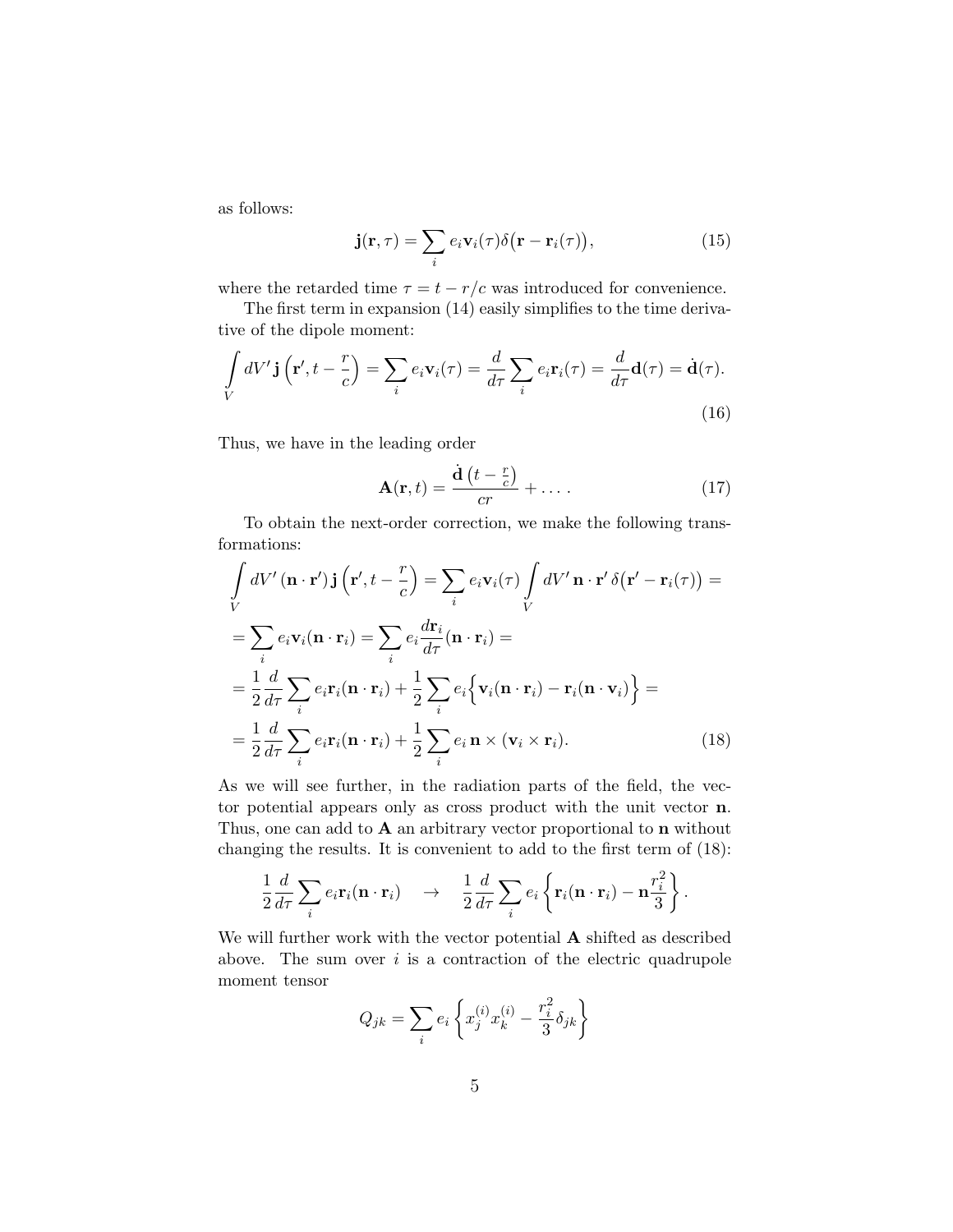with the unit vector  $\mathbf n$ , yielding some vector  $\mathcal D$  with components

$$
\mathcal{D}_j = \sum_k Q_{jk} n_k. \tag{19}
$$

The remaining part of this correction involves the cross product of the magnetic dipole moment

$$
\mathbf{m} = \frac{1}{2c} \sum_{i} e_i \mathbf{r}_i \times \mathbf{v}_i
$$
 (20)

with the unit vector n.

The last term, which is written explicitly in (14), can be transformed as follows:

$$
\frac{d^2}{dt^2} \frac{1}{2c^3r} \int\limits_V dV' (\mathbf{n} \cdot \mathbf{r}')^2 \mathbf{j} (\mathbf{r}', t - \frac{r}{c}) =
$$
\n
$$
= \frac{1}{2c^3r} \frac{d^2}{dt^2} \int\limits_V dV' \mathbf{e}_i j_i (\mathbf{r}', t - \frac{r}{c}) n_k x'_k n_l x'_l =
$$
\n
$$
= \frac{1}{2c^2r} \ddot{\mathcal{M}}_{ikl} (\mathbf{r}', t - \frac{r}{c}) n_k n_l \mathbf{e}_i,
$$
\n(21)

where  $\mathbf{e}_i$  are the unit vectors of the Cartesian coordinate system and the summation over repeating indices is implied. The third-rank current quadrupole tensor is defined as:

$$
\mathcal{M}_{ikl} = \frac{1}{c} \int\limits_{V} dV' j_i x'_k x'_l. \tag{22}
$$

Note that we do not attempt to make this tensor traceless and just retain the main  $x'_k x'_l$  term, which is sufficient for the purposes of further derivations.

Collecting all contributions in Eq. (14), we arrive at the vector potential in the following form:

$$
\mathbf{A}(\mathbf{r},t) = \frac{\dot{\mathbf{d}}}{cr} + \frac{\dot{\mathbf{m}} \times \mathbf{n}}{cr} + \frac{1}{2c^2r}\ddot{\mathcal{D}} + \frac{1}{2c^2r}\ddot{\mathcal{M}}_{ikl}n_kn_l\mathbf{e}_i,
$$
 (23)

where all the quantities are evaluated at the retarded time  $\tau = t - r/c$ . The obtained expression might be compared, e.g., to the radiation part of the vector potential in [18, p. 17].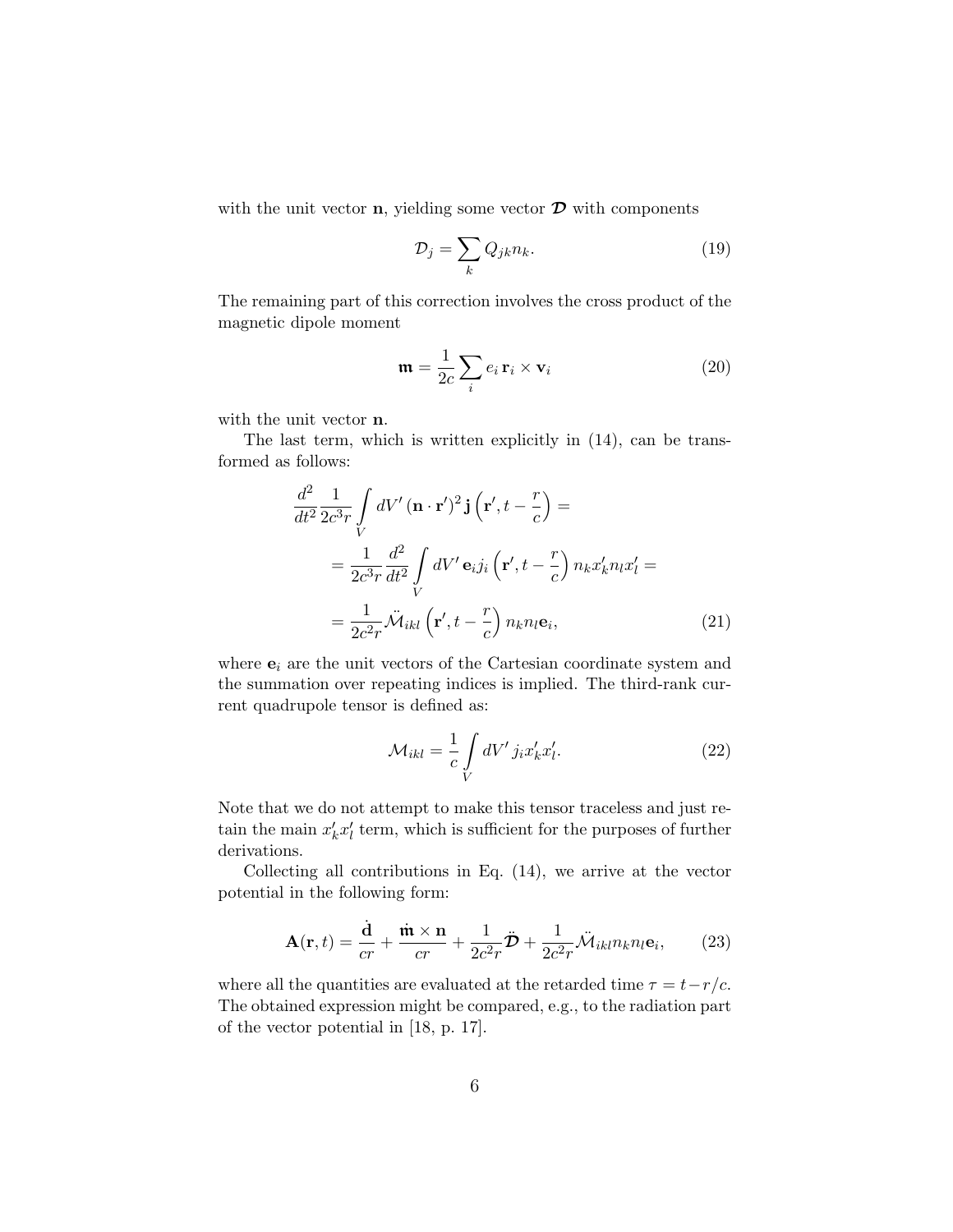## 4 Bringing it all together

The next step is to calculate the magnetic field B using expression (23) for the vector potential. We have:

$$
\mathbf{B} = \text{rot}\,\mathbf{A} = \nabla \times \left[ \frac{1}{cr} \dot{\mathbf{d}} \left( t - \frac{r}{c} \right) + \frac{1}{cr} \dot{\mathbf{m}} \left( t - \frac{r}{c} \right) \times \mathbf{n} + \right.
$$

$$
+ \frac{1}{2c^2 r} \dot{\mathcal{D}} \left( t - \frac{r}{c} \right) + \frac{1}{2c^2 r} \ddot{\mathcal{M}}_{ikl} \left( t - \frac{r}{c} \right) n_k n_l \mathbf{e}_i \right].
$$

where we have written the time argument explicitly for convenience.

In order to retain the radiation part  $\mathbf{B}_1 \propto 1/r$ , it is sufficient to keep solely the terms where the nabla operator acts on the time argument only:

$$
\nabla \times \mathbf{f}\left(t - \frac{r}{c}\right) = \nabla \left(t - \frac{r}{c}\right) \times \dot{\mathbf{f}}\left(t - \frac{r}{c}\right) = \frac{1}{c}\dot{\mathbf{f}}\left(t - \frac{r}{c}\right) \times \mathbf{n}.
$$

This yields

$$
\mathbf{B}_1 = \frac{\ddot{\mathbf{d}} \times \mathbf{n}}{c^2 r} + \frac{(\ddot{\mathbf{m}} \times \mathbf{n}) \times \mathbf{n}}{c^2 r} + \frac{\dddot{\mathbf{D}} \times \mathbf{n}}{2c^3 r} + \frac{1}{2c^3 r} \ddot{\mathcal{M}}_{ikl} n_k n_l \, \varepsilon_{irs} n_r \mathbf{e}_s. \tag{24}
$$

The four terms in Eq. (24) correspond to the electric dipole, magnetic dipole, electric quadrupole, and current quadrupole term, respectively. Explicitly this reads

$$
\mathbf{B}_1 = \mathbf{B}_d + \mathbf{B}_m + \mathbf{B}_Q + \mathbf{B}_{\mathcal{M}},\tag{25}
$$

where (mind the  $1/c$  in the definitions of the magnetic moments!)

$$
\mathbf{B}_{\mathrm{d}} = \frac{\ddot{\mathbf{d}} \times \mathbf{n}}{c^2 r} \propto \frac{1}{c^2},\tag{26}
$$

$$
\mathbf{B}_{\rm m} = \frac{\mathbf{n} \times (\mathbf{n} \times \ddot{\mathbf{m}})}{c^2 r} \propto \frac{1}{c^3},\tag{27}
$$

$$
\mathbf{B}_{\mathbf{Q}} = \frac{\dddot{\mathbf{D}} \times \mathbf{n}}{2c^3 r} \propto \frac{1}{c^3},\tag{28}
$$

$$
\mathbf{B}_{\mathcal{M}} = \frac{1}{2c^3r} \dddot{\mathcal{M}}_{ikl} n_k n_l \, \varepsilon_{irs} n_r \mathbf{e}_s \propto \frac{1}{c^4},\tag{29}
$$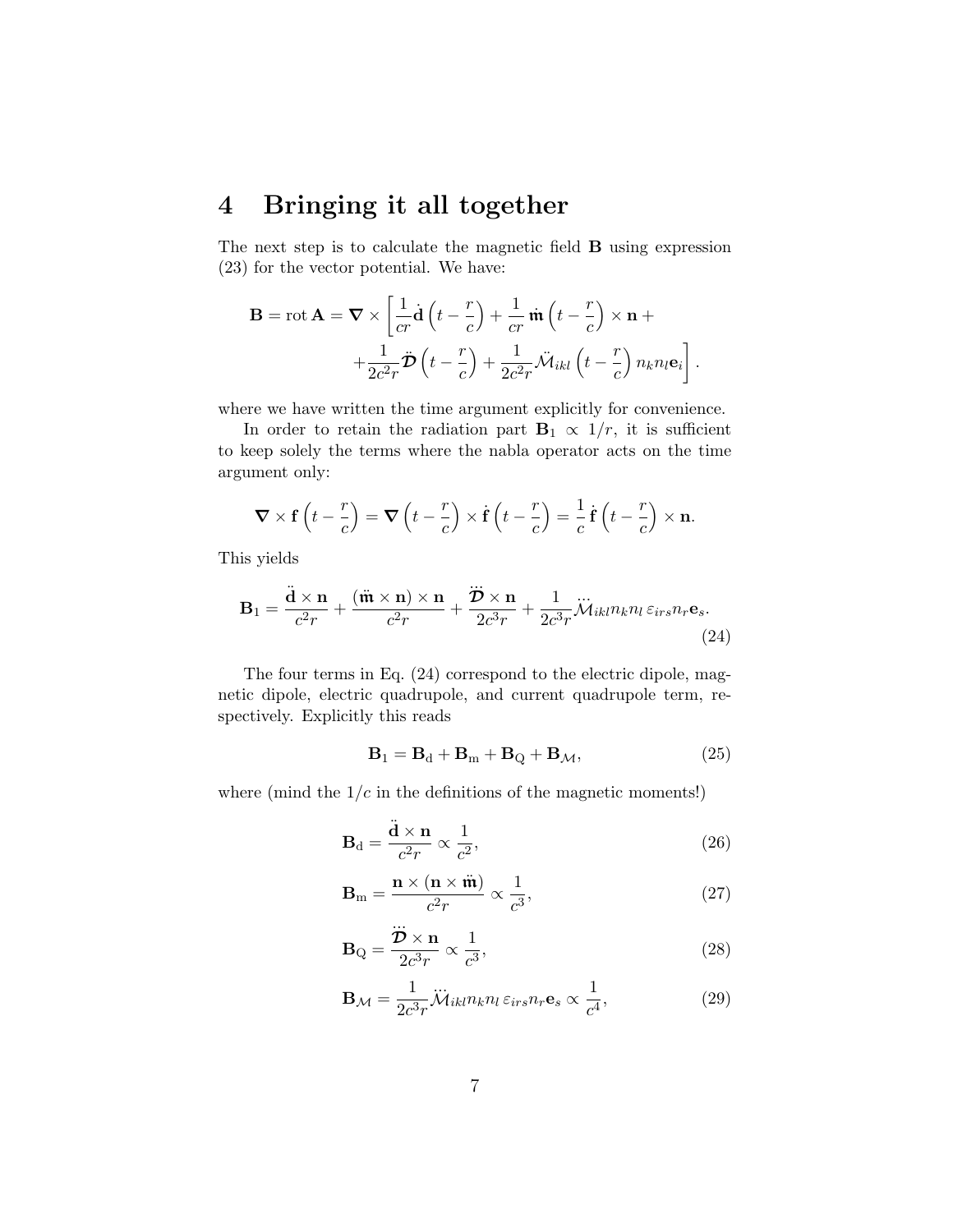Thus, the magnitude of the Poynting vector contains the following terms:

$$
|\mathbf{S}_1| = \frac{1}{4\pi} \Big( \underbrace{c|\mathbf{B}_d|^2}_{\propto 1/c^3} + \underbrace{2c \,\mathbf{B}_d \cdot \mathbf{B}_m}_{\propto 1/c^4} + \underbrace{2c \,\mathbf{B}_d \cdot \mathbf{B}_Q}_{\propto 1/c^4} + \underbrace{c|\mathbf{B}_m|^2}_{\propto 1/c^5} + \underbrace{c|\mathbf{B}_Q|^2}_{\propto 1/c^5} + \underbrace{2c \,\mathbf{B}_m \cdot \mathbf{B}_Q}_{\propto 1/c^5} + \underbrace{2c \,\mathbf{B}_d \cdot \mathbf{B}_M}_{\propto 1/c^5} \Big) + \mathcal{O}(c^{-6}).
$$
\n(30)

#### 4.1 Electric and magnetic dipole radiation

The leading contribution to the radiated power is given by the electric dipole term. It reads

$$
I_{\mathbf{d}} = \frac{c}{4\pi} \int_{\Omega = 4\pi} |\mathbf{B}_{\mathbf{d}}|^2 r^2 d\Omega = \frac{1}{4\pi c^3} \int_{\Omega = 4\pi} |\ddot{\mathbf{d}} \times \mathbf{n}|^2 d\Omega. \tag{31}
$$

Assuming that  $\ddot{\mathbf{d}}$  is directed along the  $Oz$  axis and that the  $\theta$  angle of the spherical coordinate system is that between  $\ddot{d}$  and  $n$ , we obtain

$$
I_{\rm d} = \frac{\ddot{d}^2}{4\pi c^3} \int_{\Omega = 4\pi} \sin^2 \theta \, d\Omega = \frac{\ddot{d}^2}{4\pi c^3} \int_0^{2\pi} d\phi \int_0^{\pi} d\theta \, \sin^3 \theta = \frac{2\ddot{d}^2}{3c^3} \propto \frac{1}{c^3}.\tag{32}
$$

In a similar fashion we can calculate the magnetic dipole contribution:

$$
I_{\rm m} = \frac{c}{4\pi} \int_{\Omega = 4\pi} |\mathbf{B}_{\rm m}|^2 r^2 d\Omega = \frac{1}{4\pi c^3} \int_{\Omega = 4\pi} |(\ddot{\mathbf{m}} \times \mathbf{n}) \times \mathbf{n}|^2 d\Omega \qquad (33)
$$

considering  $\theta$  as the angle between  $\ddot{\mathbf{m}}$  and  $\mathbf{n}$ . We thus see that

$$
I_{\rm m} = \frac{2\ddot{\mathfrak{m}}^2}{3c^3} \propto \frac{1}{c^5}.
$$
 (34)

### 4.2 Terms with zero contributions

The product of the electric dipole and magnetic dipole terms  $(\mathbf{B}_d \cdot \mathbf{B}_m)$ contains the scalar product

$$
(\ddot{d} \times n) \cdot [(\ddot{\mathbf{m}} \times \mathbf{n}) \times \mathbf{n}] = (\ddot{d} \times \mathbf{n}) \cdot [\mathbf{n}(\mathbf{n} \cdot \ddot{\mathbf{m}}) - \ddot{\mathbf{m}}] =
$$

$$
= (\ddot{d} \cdot (\mathbf{n} \times \mathbf{n}))(\mathbf{n} \cdot \ddot{\mathbf{m}}) - (\ddot{d} \times \mathbf{n}) \cdot \ddot{\mathbf{m}} = \mathbf{n} \cdot (\ddot{d} \times \ddot{\mathbf{m}}).
$$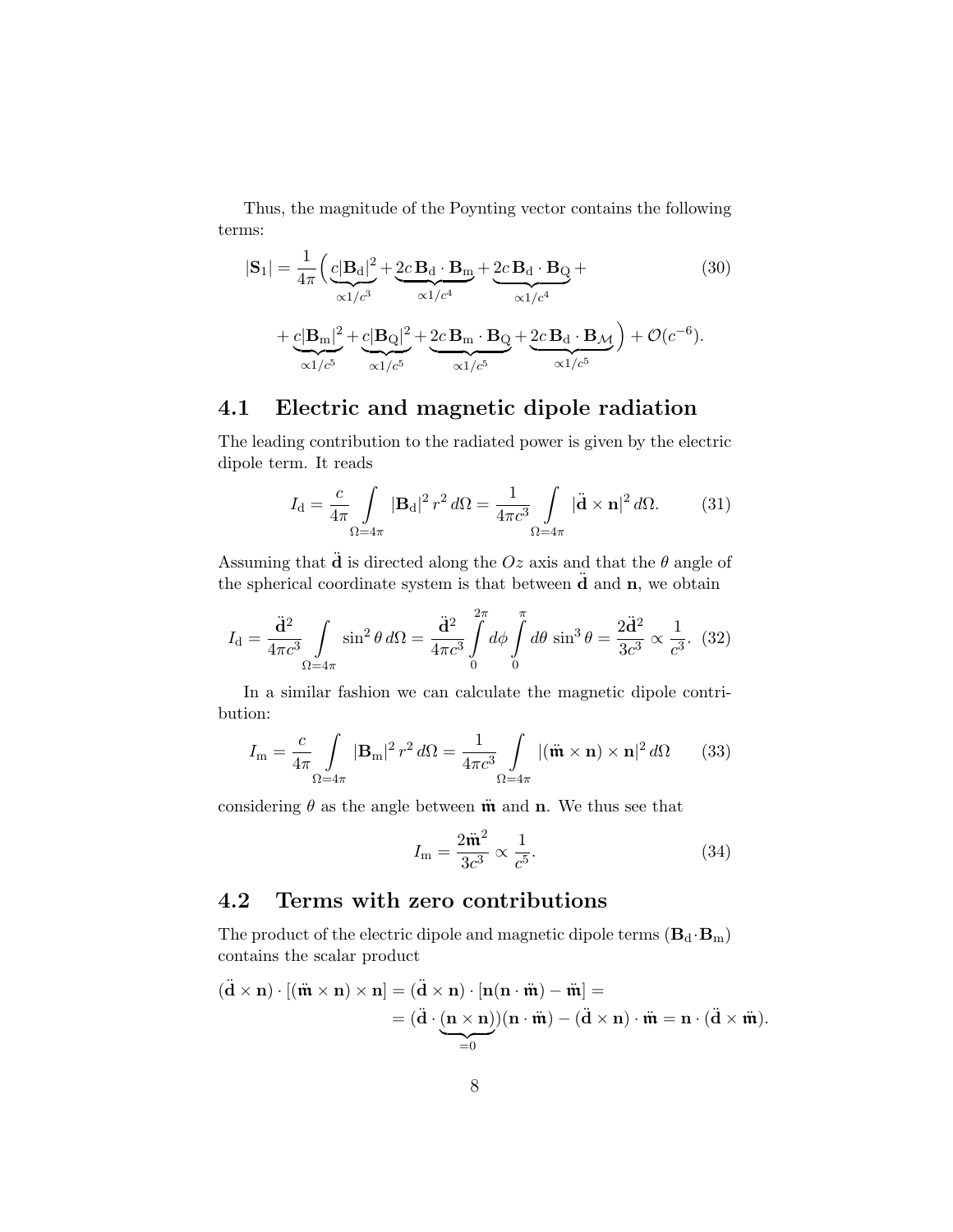Integration of the respective term in Eq. (4) using spherical coordinates with  $\theta$  corresponding to the angle between  $(d \times \ddot{\mathfrak{m}})$  and **n** yields zero due to

$$
\int_{0}^{\pi} \sin \theta \cos \theta \, d\theta = 0.
$$

Similar considerations apply to the product of the electric dipole and the electric quadrupole terms  $(\mathbf{B}_d \cdot \mathbf{B}_Q)$ . It contains  $(\ddot{\mathbf{d}} \times \mathbf{n}) \cdot (\dddot{\mathbf{D}} \times \mathbf{n})$ n), which can be transformed as follows:

$$
(\ddot{\mathbf{d}} \times \mathbf{n}) \cdot (\dddot{\mathbf{D}} \times \mathbf{n}) = \ddot{\mathbf{d}} \cdot [\mathbf{n} \times (\ddot{\mathbf{D}} \times \mathbf{n})] = \ddot{\mathbf{d}} \cdot \ddot{\mathbf{D}} - (\mathbf{n} \cdot \ddot{\mathbf{d}})(\mathbf{n} \cdot \ddot{\mathbf{D}}).
$$

Bearing in mind the definition of  $\mathcal{D}$ , we obtain:

$$
\ddot{\mathbf{d}} \cdot \dddot{\mathbf{D}} \equiv \ddot{d}_i \dddot{\mathbf{D}}_i = \ddot{d}_i \dddot{\mathbf{Q}}_{ij} n_j, \n(\mathbf{n} \cdot \ddot{\mathbf{d}})(\mathbf{n} \cdot \ddot{\mathbf{D}}) \equiv \ddot{d}_i n_i \dddot{\mathbf{D}}_j n_j = \ddot{d}_i \dddot{\mathbf{Q}}_{jk} n_i n_j n_k,
$$

where the summation over repeating indices is implied, as before. It is easy to show that the integration of the  $n_i$  components over the complete solid angle gives zero, e.g.:

$$
\int_{\Omega=4\pi} n_x \, d\Omega = \int_{0}^{2\pi} d\psi \int_{0}^{\pi} d\theta \, \sin \theta \cdot \underbrace{\sin \theta \cos \psi}_{n_x=x/r} = 0.
$$

The same holds true for triple products:

$$
\int_{\Omega=4\pi} n_i n_j n_k d\Omega = 0.
$$

This means that there is no contribution into the radiated power from the product of the electric dipole and quadrupole terms.

In fact, there is a common reason for the above two contributions being zero: they contain products of an odd number of  $n_i$  components. Such expressions always yield zero upon integration over the complete solid angle. This is a consequence of independence of such an integral of the choice of axes orientation. The product of  $n_i$  is an odd-rank symmetric tensor, and the only tensor of this type invariant under axes rotation is zero. The same rationale would apply, e.g., to the products of  $(\mathbf{B}_m \cdot \mathbf{B}_{\mathcal{M}})$  and  $(\mathbf{B}_Q \cdot \mathbf{B}_{\mathcal{M}})$ , which appear in higher orders of expansion of the radiated power.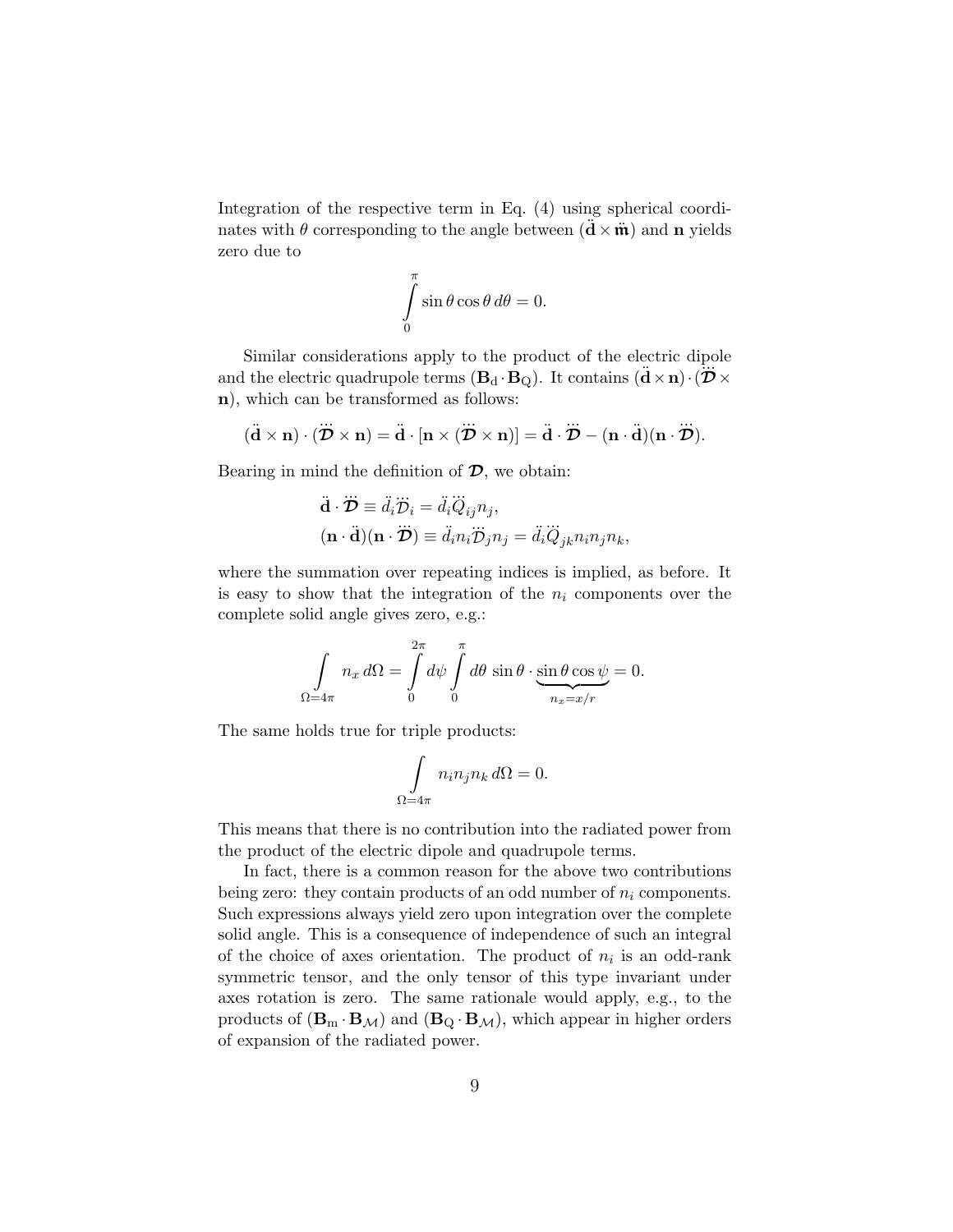Consider now the product of the magnetic dipole and the electric quadrupole terms  $(B_m \cdot B_Q)$ . The expression  $(\mathcal{D} \times n) \cdot [(\ddot{\mathfrak{m}} \times n) \times n]$ can be transformed as

$$
(\ddot{\mathcal{D}}\times\mathbf{n})\cdot[(\ddot{\mathbf{m}}\times\mathbf{n})\times\mathbf{n}]=\mathbf{n}\cdot(\ddot{\mathcal{D}}\times\ddot{\mathbf{m}}).
$$

Since  $\mathcal D$  is a vector obtained as a contraction of the electric quadrupole moment tensor  $Q_{ij}$  with the unit vector  $\mathbf{n} = \mathbf{r}/r$ , we obtain:

$$
\mathbf{n}\cdot(\dddot{\mathbf{\mathcal{D}}} \times \ddot{\mathbf{m}}) = n_i \varepsilon_{ijk} \dddot{\mathcal{D}}_j \mathfrak{m}_k = \varepsilon_{ijk} \dddot{Q}_j n_l n_i \mathfrak{m}_k.
$$

The integrals of two unit vectors over the solid angle can be shown to equal

$$
\int_{\Omega=4\pi} n_l n_i d\Omega = \frac{4\pi}{3} \delta_{li}.
$$

The Kronecker delta contracts with ...  $Q_{jl}$ , hence the above term is proportional to

$$
\varepsilon_{ijk}\dddot{Q}_{jl}\delta_{li}\mathfrak{m}_k = \varepsilon_{ijk}\ddot{Q}_{ji}\mathfrak{m}_k = 0
$$

since this is the double contraction of the antisymmetric Levi-Civita symbol with symmetric quadrupole tensor derivatives.

Such a double contraction of the Levi-Civita symbol with symmetric tensors will also yield zero contributions for terms of a similar nature in higher orders of expansion.

#### 4.3 Electric quadrupole radiation

The square of the electric quadrupole term | ...  $\ddot{\mathcal{D}} \times \mathbf{n}|^2$  can be transformed as follows:

$$
(\dddot{\mathbf{D}} \times \mathbf{n}) \cdot (\dddot{\mathbf{D}} \times \mathbf{n}) = \dddot{\mathbf{D}} \cdot \ddot{\mathbf{D}} - (\mathbf{n} \cdot \ddot{\mathbf{D}})(\mathbf{n} \cdot \dddot{\mathbf{D}}) = \dddot{\mathbf{D}}_i \dddot{\mathbf{D}}_i - n_i \dddot{\mathbf{D}}_i n_j \dddot{\mathbf{D}}_j =
$$
  
=  $\dddot{\mathbf{Q}}_{ij} n_j \dddot{\mathbf{Q}}_{ik} n_k - n_i \dddot{\mathbf{Q}}_{ik} n_k n_j \dddot{\mathbf{Q}}_{jl} n_l$ 

Thus, the power of the electric quadrupole radiation is equal to

$$
I_{\mathcal{Q}} = \frac{c}{4\pi} \frac{1}{4c^6} \int\limits_{\Omega = 4\pi} \left\{ \dddot{Q}_{ij} \dddot{Q}_{ik} n_j n_k - \ddot{Q}_{ik} \ddot{Q}_{jl} n_i n_j n_k n_l \right\} d\Omega. \tag{35}
$$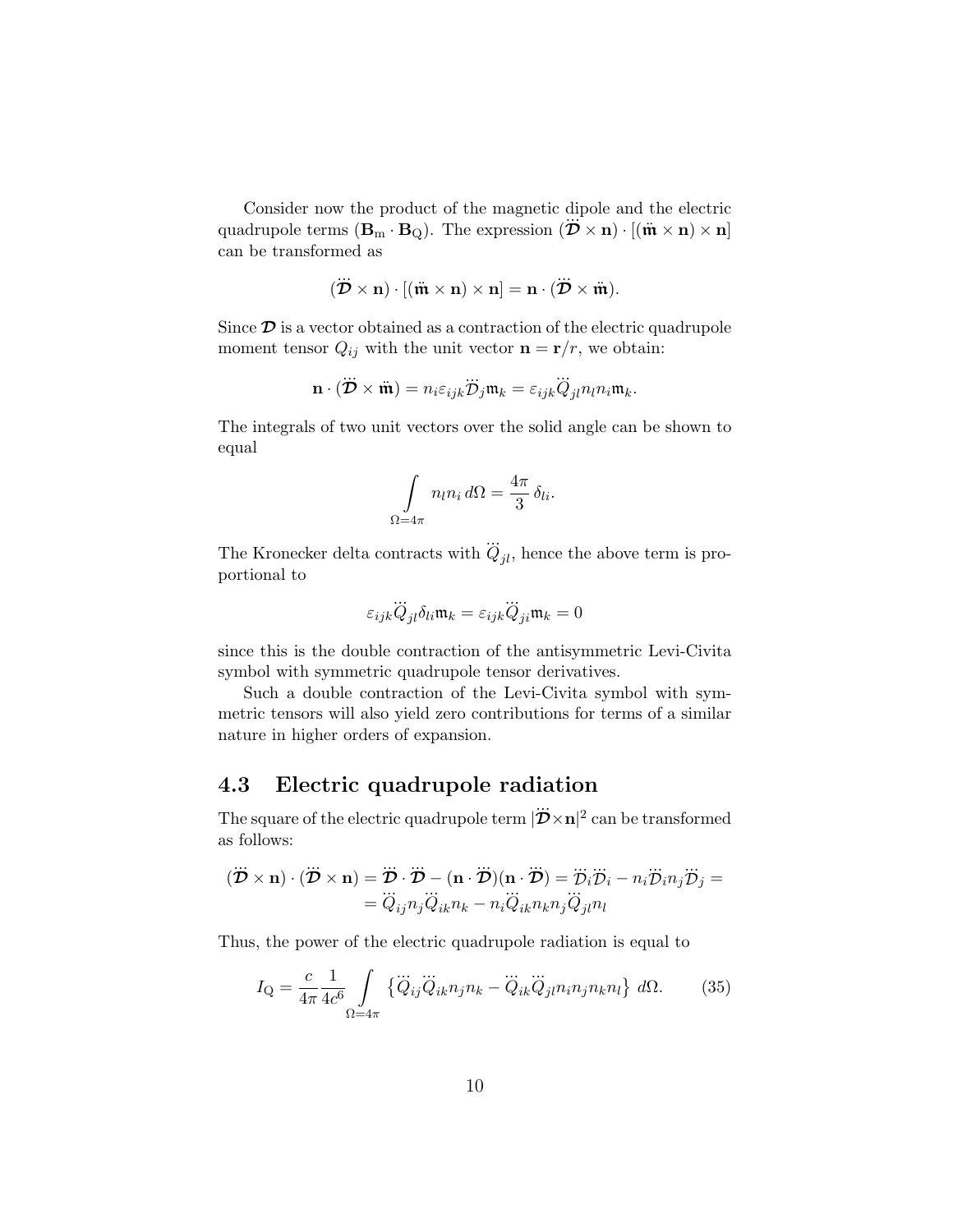The integral of four unit vectors is [8, p. 415]:

$$
\int_{\Omega=4\pi} n_i n_j n_k n_l d\Omega = \frac{4\pi}{15} (\delta_{ij}\delta_{kl} + \delta_{ik}\delta_{jl} + \delta_{il}\delta_{jk}).
$$
\n(36)

Taking into account that the electric quadrupole moment tensor is traceless,  $Q_{ii} = 0$ , Eq. (35) reduces to

$$
I_{\mathbf{Q}} = \frac{1}{20c^5} \dddot{Q}_{ij} \dddot{Q}_{ij}.
$$
 (37)

The summation over indices  $i, j$  is implied in this expression.

It is worth noting that the definition of the quadruple moment tensor differ in the literature. For instance, using the definition

$$
\widetilde{Q}_{jk} = \sum_{i} e_i \left\{ 3x_j^{(i)}x_k^{(i)} - r_{(i)}^2 \delta_{jk} \right\}
$$

we obtain a different multiplier in the expression for the quadrupole radiation power, viz.

$$
I_{\mathbf{Q}} = \frac{1}{180c^5} \dddot{\widetilde{Q}}_{ij} \dddot{\widetilde{Q}}_{ij}.
$$
 (38)

#### 4.4 Anapole radiation

The product of the electric dipole term

$$
\mathbf{B}_{\mathrm{d}} = \frac{1}{c^2 r} \ddot{\mathbf{d}} \times \mathbf{n} = \frac{1}{c^2 r} \varepsilon_{pqt} \ddot{d}_p n_q \mathbf{e}_t,
$$

with the current quadrupole term (29) yields

$$
2\mathbf{B}_{d} \cdot \mathbf{B}_{\mathcal{M}} = 2 \frac{1}{c^{2} r} \varepsilon_{pqt} \ddot{d}_{p} n_{q} \mathbf{e}_{t} \cdot \frac{1}{2 c^{3} r} \dddot{\mathcal{M}}_{ikl} n_{k} n_{l} \varepsilon_{irs} n_{r} \mathbf{e}_{s} =
$$
  

$$
= \frac{1}{c^{5} r^{2}} \underbrace{\mathbf{e}_{t} \cdot \mathbf{e}_{s}}_{=\delta_{ts}} \varepsilon_{pqt} \varepsilon_{irs} n_{k} n_{l} n_{q} n_{r} \ddot{d}_{p} \ddot{\mathcal{M}}_{ikl} =
$$
  

$$
= \frac{1}{c^{5} r^{2}} \ddot{d}_{p} \ddot{\mathcal{M}}_{ikl} \varepsilon_{pqt} \varepsilon_{irt} n_{k} n_{l} n_{q} n_{r}.
$$

It involves the contraction of the Levi-Civita symbols

$$
\varepsilon_{pqt}\varepsilon_{irt}=\delta_{pi}\delta_{qr}-\delta_{pr}\delta_{qi}
$$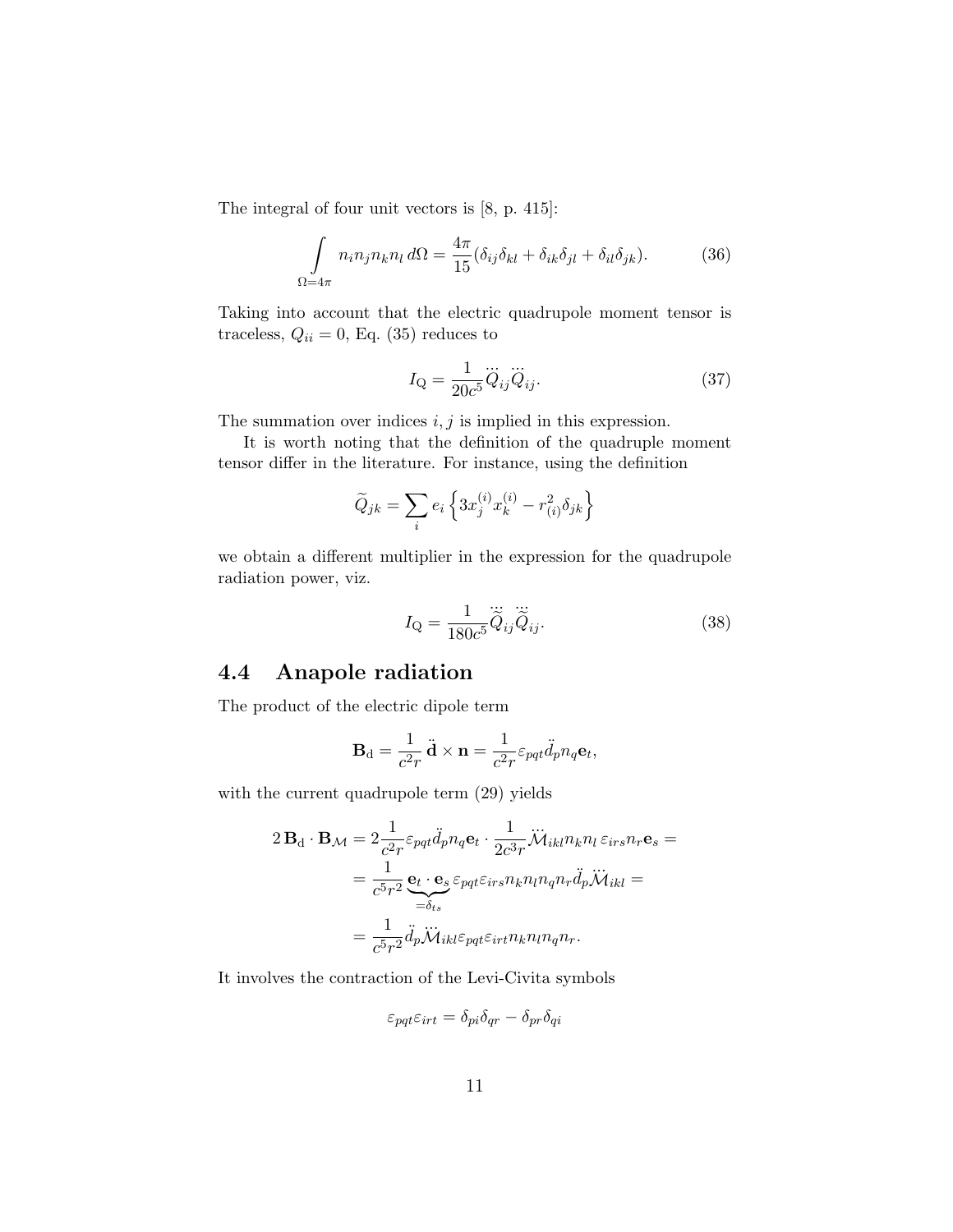resulting in

$$
2\mathbf{B}_{\mathrm{d}}\cdot\mathbf{B}_{\mathcal{M}}=\frac{1}{c^5r^2}\left(\ddot{d}_i\ddot{\mathcal{M}}_{ikl}n_kn_l-\ddot{d}_q\ddot{\mathcal{M}}_{ikl}n_kn_ln_qn_i\right),\,
$$

where the square of a unit vector  $n_r n_r = 1$ .

We will denote the contribution to the radiated power originating from this term as  $I_A$ . It equals

$$
I_{\mathcal{A}} = \frac{c}{4\pi} \frac{1}{c^5} \int_{\Omega = 4\pi} \left( \ddot{d}_i \ddot{\mathcal{M}}_{ikl} n_k n_l - \ddot{d}_q \ddot{\mathcal{M}}_{ikl} n_k n_l n_q n_i \right) d\Omega.
$$

Performing the transformations similar as in the previous subsection when dealing with the electric quadrupole radiation, we arrive at

$$
I_{\rm A} = \frac{1}{c^4} \left( \frac{4}{15} \ddot{\mathcal{M}}_{ikk} \ddot{d}_i - \frac{2}{15} \ddot{\mathcal{M}}_{iik} \ddot{d}_k \right) = -\frac{2}{15c^4} \left( \ddot{\mathcal{M}}_{kki} - 2 \ddot{\mathcal{M}}_{ikk} \right) \ddot{d}_i.
$$

This result can be presented in a more convenient form introducing a vector

$$
\mathbf{T}(\tau) = \frac{1}{10} \left( \mathcal{M}_{kki} - 2\mathcal{M}_{ikk} \right) \mathbf{e}_i =
$$
  
= 
$$
\frac{1}{10c} \int_{V} dV' \left\{ (\mathbf{j}(\mathbf{r}', \tau) \cdot \mathbf{r}') \mathbf{r}' - 2r'^2 \mathbf{j}(\mathbf{r}', \tau), \right\}.
$$
 (39)

known as the *anapole*<sup>1</sup> moment or *toroidicity*. The former name is due to the fact that this expression has no correspondence in the multipole expansion of static electric and magnetic fields. On the other hand, a toroidal solenoid produces a field, which can be described by T. Note that terms corresponding to the toroidal moments are sometimes included in the definitions of the dynamic electric multipole moments, and corresponding terms given for the radiated power [11, 17, 13].

The power of the anapole radiation is thus

$$
I_{\rm A} = -\frac{4}{3c^4} \ddot{\mathbf{T}} \cdot \ddot{\mathbf{d}}.\tag{40}
$$

In summary, the radiated power up to  $1/c^5$  is given by:

$$
I = I_{\rm d} + I_{\rm m} + I_{\rm Q} + I_{\rm A}
$$
  
=  $\frac{2\ddot{\mathbf{d}}^2}{3c^3} + \frac{2\ddot{\mathbf{m}}^2}{3c^3} + \frac{1}{20c^5}\ddot{Q}_{ij}\ddot{Q}_{ij} - \frac{4}{3c^4}\ddot{\mathbf{T}} \cdot \ddot{\mathbf{d}}.$  (41)

<sup>1</sup>The term was proposed by Zel'dovich following the suggestion by Kompaneets [19].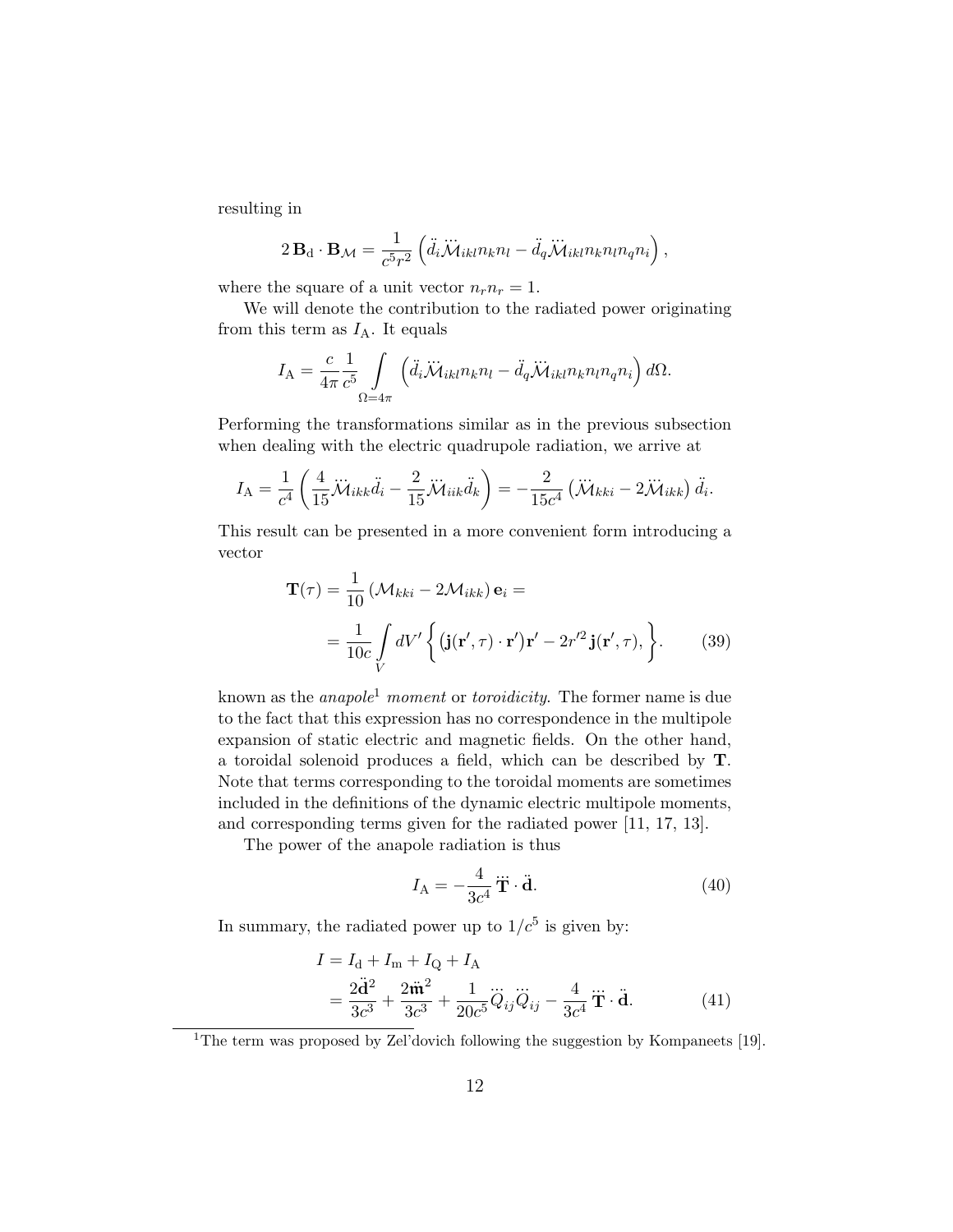Since the  $1/c$  factor enters both the magnetic moment and toroidicity, the last three terms are proportional to  $1/c^5$ , being thus the  $1/c^2$  lower correction to the leading term, i.e., the (electric) dipole approximation. Any subsequent terms in the expansion of the vector potential would yield corrections of the order  $1/c<sup>7</sup>$  and higher. From the considerations of symmetric properties of tensor products it can be shown that even powers of  $1/c$  would be missing from the expansion, just like the  $1/c<sup>4</sup>$ terms in Eq.  $(30)$ .

### 5 Discussion

It is not difficult to see why the anapole term is often neglected when considering the radiated power. The reason is that  $I_A$  contains the second time derivative of the electric dipole moment  $\mathbf{d}$ , which also defines the electric dipole radiated power  $I_d$ . Usually, the latter is sufficient as the principal approximation and the calculation of the corrections is required only if  $I_d = 0$ . But in this case  $\mathbf{d} = 0$  and hence  $I_A = 0$  as well. This means that the anapole term becomes relevant only if the radiated power requires a higher precision than the dipole term alone.

In the static case, the electromagnetic field of the torus is zero outside the system but time-dependent distributions of charges and currents generate the electric field, in particular, with the radiation pattern of a dipole [20]. Such a moment is known as toroidicity, toroidal dipole or anapole moment. In higher approximations, other toroidal multipoles appear as well [7, 14, 15, 17].

Applying the same strategy as in in derivations of the electric and magnetic dipole radiation in Sec. 4.1, it is straightforward to show that the radiation of the torus is given by

$$
I_{\text{torus}} = \frac{2\ddot{\mathbf{T}}^2}{3c^5} \propto \frac{1}{c^7}.
$$
 (42)

This contribution, together with the electric dipole (32) and anapole (40) radiation, completes the square:

$$
I_{d+t} = \frac{2}{3c^3} \left( \ddot{\mathbf{d}} - \frac{1}{c} \ddot{\mathbf{T}} \right)^2 = \frac{2 \ddot{\mathbf{d}}^2}{3c^3} - \frac{4}{3c^4} \ddot{\mathbf{T}} \cdot \ddot{\mathbf{d}} + \frac{2 \dddot{\mathbf{T}}^2}{3c^5},\tag{43}
$$

cf. also [14].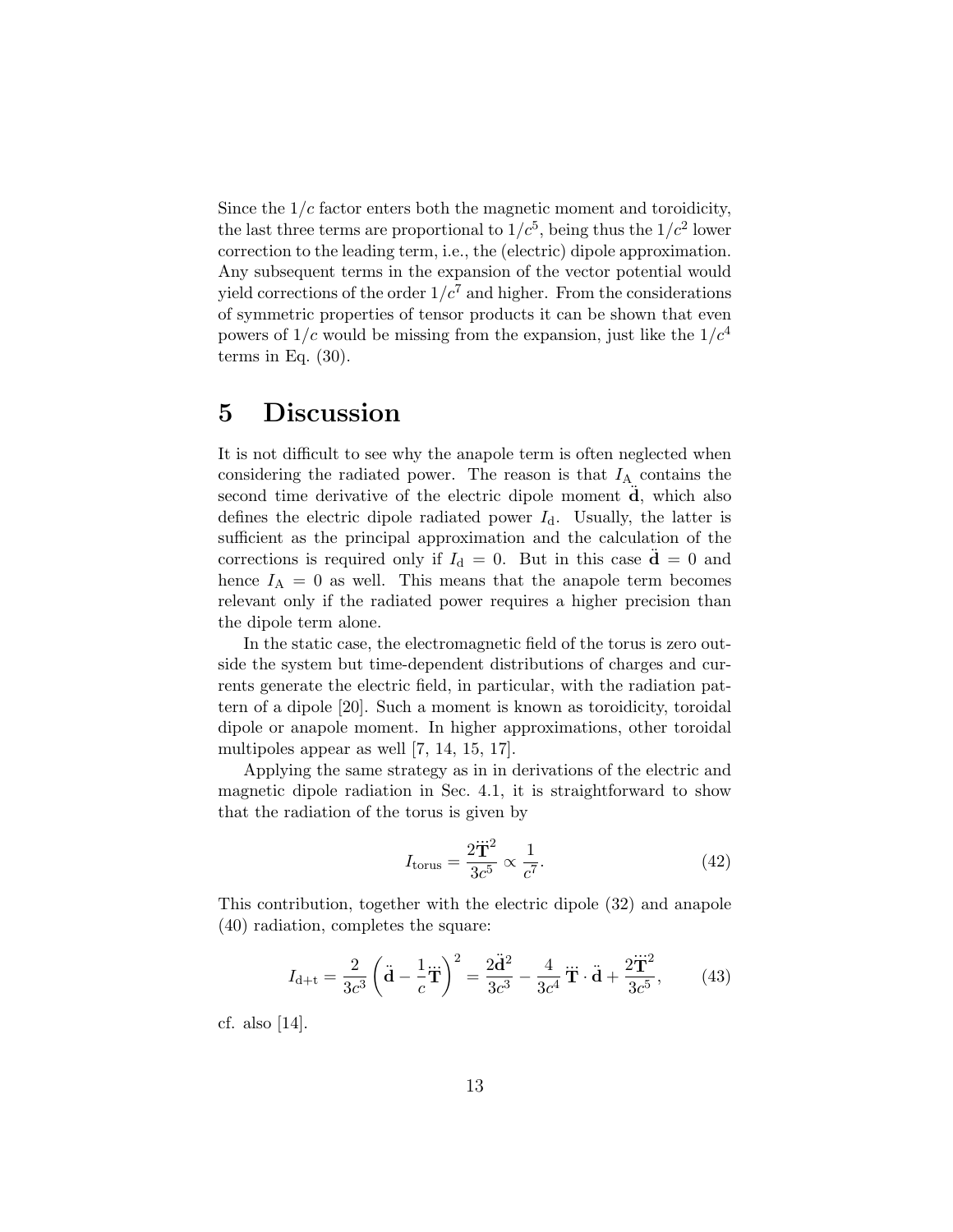In summary, we have obtained an expression for the power of the electromagnetic field radiation in the approximation next to the dipole one, i.e., with terms proportional to  $1/c^5$ , which is the accuracy sufficient for comparisons with most present-day measurements.

### Acknowledgment

The authors are grateful to Volodymyr Tkachuk, Svyatoslav Kondrat, and Tim Brookes for critical reading of the manuscript and for the feedback. The authors appreciate comments from the anonymous Referees.

### References

- [1] J. Frenkel. Allgemeine Mechanik der Elektrizität. Springer-Verlag, Wien, 1926.
- [2] J. B. French and Y. Shimamoto. Theory of multipole radiation. Physical Review, 91(4):898–899, 1953.
- [3] Kip S. Thorne. Multipole expansions of gravitational radiation. Rev. Mod. Phys., 52(2):299–339, 1980.
- [4] Luc Blanchet. On the multipole expansion of the gravitational field. Classical and Quantum Gravity, 15(7):1971, 1998.
- [5] Carl A. Kocher. Point-multipole expansions for charge and current distributions. American Journal of Physics, 46(5):578–579. 1978.
- [6] M. Bezerra, W. J. M. Kort-Kamp, M. V. Cougo-Pinto, and C. Farina. How to introduce the magnetic dipole moment. European Journal of Physics, 33(5):1313–1320, 2012.
- [7] C. G. Gray, G. Karl, and V. A. Novikov. Magnetic multipolar contact fields: The anapole and related moments. American Journal of Physics, 78(9):936–948, 2010.
- [8] John David Jackson. Classical Electrodynamics. John Wiley & Sons, Inc., New York, 3rd edition, 1999.
- [9] David J. Griffiths. Introduction to Electrodynamics. Prentice Hall, Upper Saddle River, New Jersey, 3rd edition, 1999.